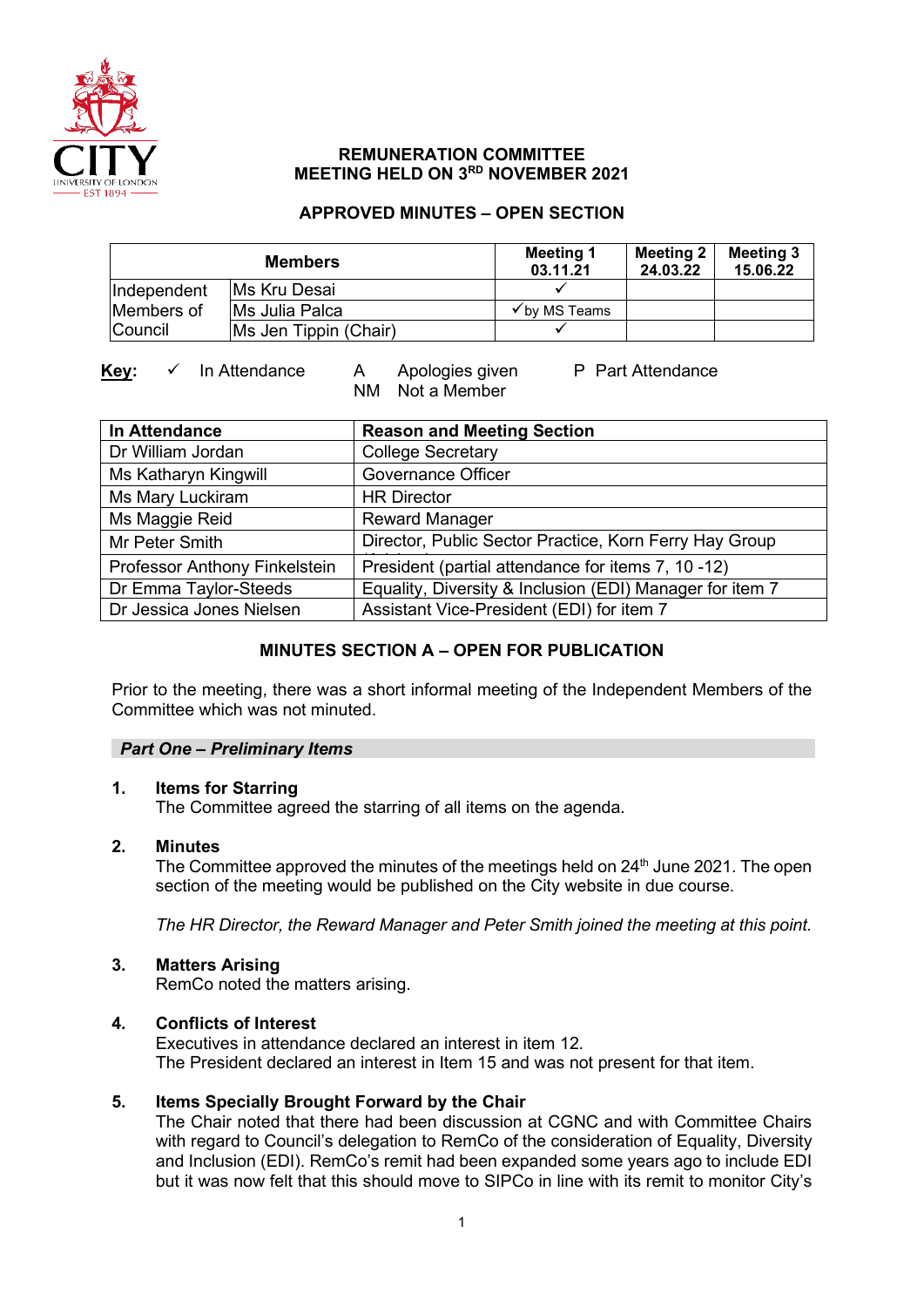performance. This change would allow RemCo to have a more rigorous focus on remuneration matters. EDI matters would therefore in future be considered by SIPCo. RemCo's revised Terms of Reference would come to the next meeting. **[Action]**

The Chair also noted two additional agenda items to be considered in item 14.5.

## **6. Remuneration Committee Calendar 2020/21**

The Committee noted the list of future items and suggested that the report on the Equal Pay Audit be added to the March agenda.

#### *Part Two – Equality, Diversity and Inclusion – President and Executives in attendance The Assistant Vice-President (EDI) and the EDI Manager joined the meeting for item 7.*

# **7. Equality, Diversity and Inclusion**

## **7.1 Equality, Diversity and Inclusion Strategy and Reporting**

RemCo considered an update on the implementation of the Equality, Diversity and Inclusion Strategy along with a proposed format for dashboard reporting. The Strategy workstreams had now been reviewed and it was now proposed to replace them with a City-wide Consultative Forum to review the Strategy implementation and to monitor associated metrics. To assist with EDI reporting a prototype dashboard had been developed with external consultants to create a central repository for interactive data reporting and to support nuanced implementation of the Strategy at local level. The prototype would now be progressed internally. In discussion the following points were noted:

- It would be useful to see analyses for talent and succession planning in the dashboard as these were important to support progress on EDI.
- The lack of engagement in the workstreams was surprising, as previous reports had indicated good engagement from staff. Inevitably, the pandemic had impacted on staff members' capacity to volunteer and also there had been clear feedback that the workstreams were too numerous to have impact and work had been undertaken to ensure that the work now being taken forward by a small number of groups was more coherent and focussed.

*The President joined the meeting at this point.*

## **7.2 Race Equality Charter Award Update**

RemCo received an update on the work to apply for the Race Equality Charter Award and invited to comment on the recommendations. The report highlighted the thematic findings from the staff survey with regard to BAME representation, the reporting of racial harassment, and the importance of reflecting the diversity of City throughout the institution. A panel had taken place recently with both the President and the SU President participating in a discussion of decolonising the curriculum and there had been a number of other well-attended events, including presentations, workshops and training. Analysis of data was also ongoing to inform a five-year action plan. The proposals included the creation of an Advisory Board with external and internal members, as this format had worked well for the Athena SWAN initiative. In discussion the following points were noted:

- The Chair congratulated the team on their work to date and encouraged the team to think about how to persuade colleagues to engage with the process.
- The President noted that he would be taking forward the discussion of the recommendations in the report with the Senior Leadership Team. He highlighted the importance of training and accountability at all levels throughout the organisation.
- The President provided an update on the establishment of the Office for Inclusion. The proposal was agreed in principle and City had been awaiting the outcome of student enrolment for 2021/22 and confirmation of the budget before proceeding,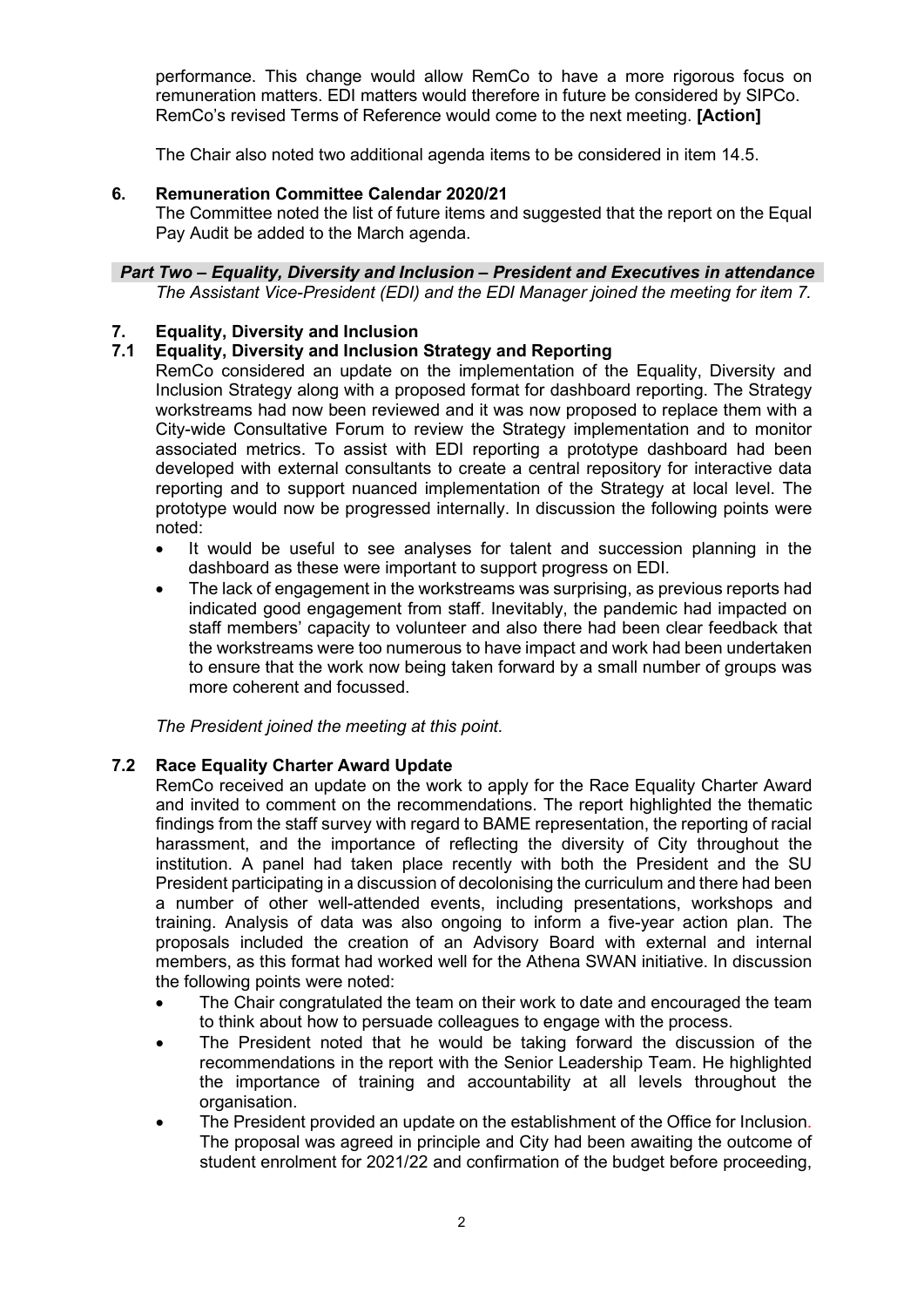so the business plan would go to a future SPRB for resource approval. It was anticipated that structures would be in place by the end of the academic year.

- The Chair of Council noted the importance of continuing to appoint a diverse group to Senior Leadership Team and Council.
- RemCo welcomed the report and advised that City should go forward with the development of the action plan with clear metrics and goals.

## **7.3 Equality Charter Awards Briefing**

RemCo noted a briefing on applications for other equality charters at City, namely *Athena SWAN, Stonewall* and *Disability Confident*. The preparations for the *Stonewall UK Workplace Equality Index* were underway with a submission planned for 2022 and with the outcome to be known by early 2023. New guidance had been issued for *Athena SWAN* awards and there had been an extension to City's current award to May 2022; it was planned to submit an application to renew the Institutional level Bronze Award at that point. There had been some challenges with staff engagement in sub-groups to oversee the renewal process; currently groups were not meeting gender equality targets. A new Chair of the Gender Equality Working Group had been appointed and it was hoped this would re-energise the process. There had also been revised timelines for current School award holders and the two Schools making an initial application, CLS and Bayes. Finally, City had achieved Level One for *Disability Confident* and aimed to apply for Level Two later in the academic year.

#### **7.4 Equal Pay Audit**

RemCo received a verbal update on the progress of the Equal Pay Audit. Data collection was underway and it was anticipated that a draft report would be considered by SLT in February, prior to discussion at RemCo in March. The report would provide intersectional analyses across gender and ethnicity. In discussion the following points were raised:

- City did not report on the voluntary Ethnicity Pay Gap but did publish the Gender Pay Gap as required by law.
- There was some concern in the sector regarding the cost of applications to Charter Marks, and onerous requirements for reporting which did not necessarily drive change.
- The revised Athena SWAN application process was an example where the burden of reporting had been considered.

RemCo thanked the Assistant Vice-President (EDI) and the Equality, Diversity and Inclusion (EDI) Manager for their contributions to the meeting, and wished the EDI Manager well in her new role.

#### *Part Three – Strategic Items – President in attendance*

*The President was not in attendance for the following two items.*

#### **8. Sectoral Developments Update**

Peter Smith provided an update on sectoral developments noting that:

- The sector remained generally quiet with regard to remuneration, which was reflected in the report provided for item 15.2, although behind the scenes it appeared that the market was quite competitive for professors and academic leaders.
- There had been a review of disclosures in accordance with the CUC HE Senior Staff Remuneration Code. City did meet the requirements but many institutions did not. OfS might contemplate taking action to address the sectoral position.
- Peter Smith would circulate a report from the Institute of Fiscal Studies *Gender differences in subject choice leads to gender pay gap immediately after graduation.*  [Secretary's note: this was circulated.]
- There was some pressure from salary inflation, with the general market running at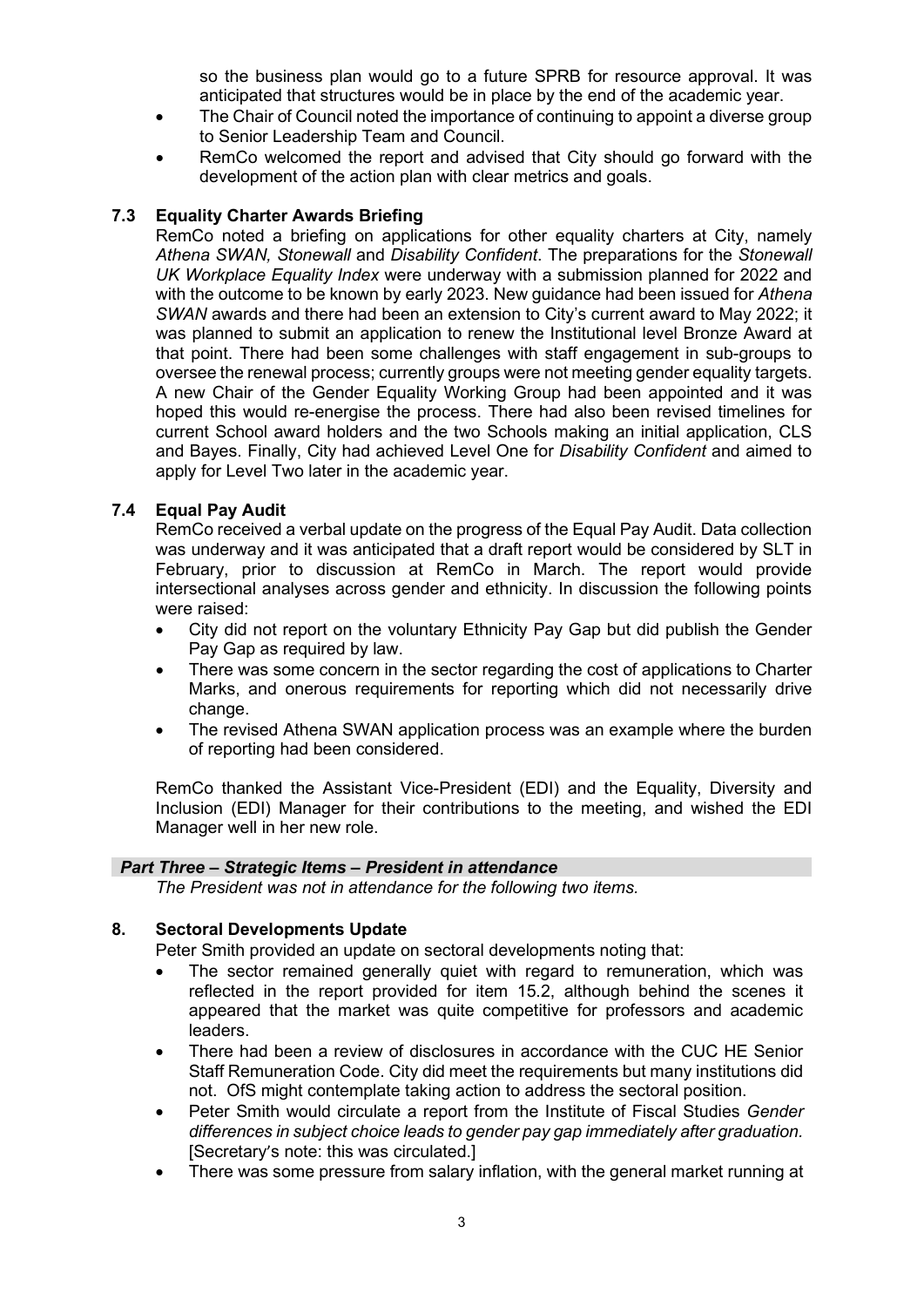around 3.5%, so the expectation was that next year's uplift would be over 2%.

- Market supplements and the creation of additional grades were now common at the higher salary grades covered by national negotiation, as the sector endeavoured to be more flexible with staff at the maximum of the grade for their role and who worked in higher paid subject areas.
- There was also difficulty in retaining professional service staff who were also at the top of their grades when these were constrained by national pay agreements.

## **9. Annual Remuneration Statement**

RemCo considered a second draft of the Remuneration Report for inclusion in the Financial Statements 2020/21. In discussion, RemCo noted that it would be helpful to continue to publish the additional table used in previous years with regard to the ratio of Presidential pay to median salary. **[Action]**

#### **Decision**

RemCo **approved** the Remuneration Report for inclusion in the Financial Statements 2020/21.

#### *Part Four – Higher Paid and Senior Staff – issues requiring attendance of President*

#### **10. Senior Staff Reporting to the President**

RemCo received a verbal update from the President on objectives set for 2021/22 for members of the Senior Leadership Team (SLT). Discussion of objectives had taken place with all role holders. An initial discussion had also taken place with the Interim Dean of Bayes who would commence in post in December, and key objectives agreed. He noted that each member of SLT had been tasked with setting both a development and an EDI goal. In discussion the following points were noted:

- The Chair noted that as part of its Terms of Reference RemCo was responsible for the appraisal system for the performance of the Senior Leadership Team and therefore was required to formally review the objectives of each member of the team, so requested that the President provide a summary of objectives. **[Action]**
- In future years, the committee would expect to see the objectives for members of the Senior Staff in the June meeting in advance of the following year and after appraisal discussions with individuals. **[Action]**

#### **11**. **Update on Recruitment to the new Senior Team**

RemCo received an update on appointments to the Senior Leadership Team (SLT).

*This item is continued in Section B of the minutes, Closed Business.* 

*The College Secretary and the HR Director declared an interest for the following item. The Chair of RemCo invited them to remain in attendance.* 

## **12. Performance Related Remuneration Scheme (PRRS) Review**

RemCo considered recommendations arising from a review of the PRRS by the President. The current Scheme had been in abeyance for two years, firstly due to the impact of the pandemic and then pending the arrival of the President. It was proposed to close the PRRS and introduce a Recognition Scheme in its place. Recognition payments would be agreed by RemCo annually on the recommendation of the President and would be awarded for exceptional performance against objectives. It was anticipated that this would be for around 20% of eligible staff. Members of SLT, Assistant Vice-Presidents and senior Professional Service staff at City would be eligible. In discussion the following points were noted:

• City would be an outlier in the sector if it continued to have a PRRS; many other institutions had withdrawn their schemes in recent years.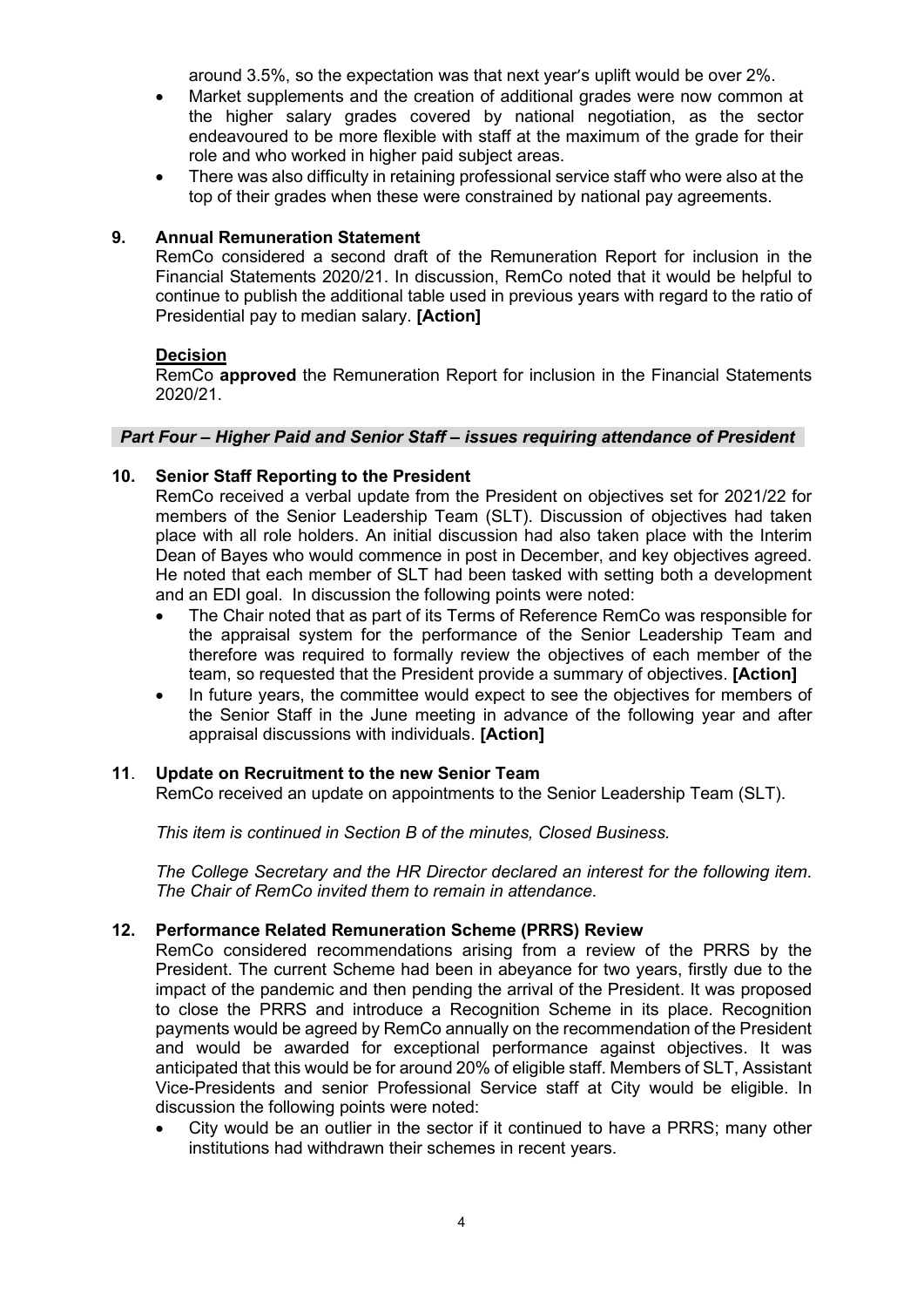- As the PRRS had been paused for two years it was possible that closing the Scheme would not cause undue discontent among senior staff.
- RemCo noted its broad support for the introduction of the Recognition Scheme and formal closure of the PRRS, but wished to further understand what the new recognition scheme was trying to achieve, particularly as the Scheme would be reported in the Financial Statements.
- RemCo requested details of the proposed criteria for the Recognition Award and a clear definition of what constituted an outstanding contribution from a member of Senior Staff. **[Action]**
- The appraisal system was moving away from a rating system therefore more discussion was needed on how to express recommendations. Recognition Awards should still be linked to an individual's objectives and show clearly how these had been exceeded**. [Action]**
- The overall sum to be disbursed through the Scheme should considered further; and proposals should be agreed by the Committee. **[Action]**

## **Decision**

RemCo **endorsed in principle** the introduction of a Recognition Scheme, the removal of the PRSS and requested further information in order to formally approve the Scheme.

*The President left the meeting at this point.* 

## **13. Review of Responsibility Allowances and Additional Pay**

RemCo considered proposals for the review and reform of Responsibility Allowances at City. In discussion the following points were made:

- Current inconsistencies between Schools could be seen as inequitable and divisive; and the review would aim to bring about greater consistency between Schools in the incidence and scale of Responsibility Allowances.
- The President's view was that a level of leadership and other broader responsibilities should be considered part of a job role and therefore should not attract additional reward by way of a Responsibility Allowance. The review could thus be viewed as a signifier of broader changes with regard to expectations of academic staff.
- It would be important to ensure there was an impact assessment with regard to EDI; the data appeared to indicate that more women and people of colour were more likely to be undertaking responsibilities without additional remuneration in the organisation. Any proposal to remove or amend an existing Responsibility Allowance would need to be managed with regard to equality and inclusion.
- The proposed way forward would be challenging to implement. The next step would be to discuss the proposed review with Deans. There might be a particular challenge in Bayes given the number and higher sums involved in the Responsibility Allowances in the School. The Interim Dean of Bayes might be a factor in engagement with the review, given the short-term nature of this appointment.
- A further update would be provided to RemCo in March, following discussion with Deans and SLT. **[Action]**

#### *Part Five – Higher Paid and Senior Staff – issues not requiring attendance of President*

- **14. Higher Paid Staff ie staff earning more than £100k per annum.**
- **14.1 Reports of Staff whose contractual pay was above £100k and whose earnings were above £100k in 2020/21**

RemCo considered a report of all City staff whose contractual pay was above £100k per annum and a report of staff whose total earnings were more than £100k per annum in the financial year 2020/21, including analyses of high earners by gender, ethnicity and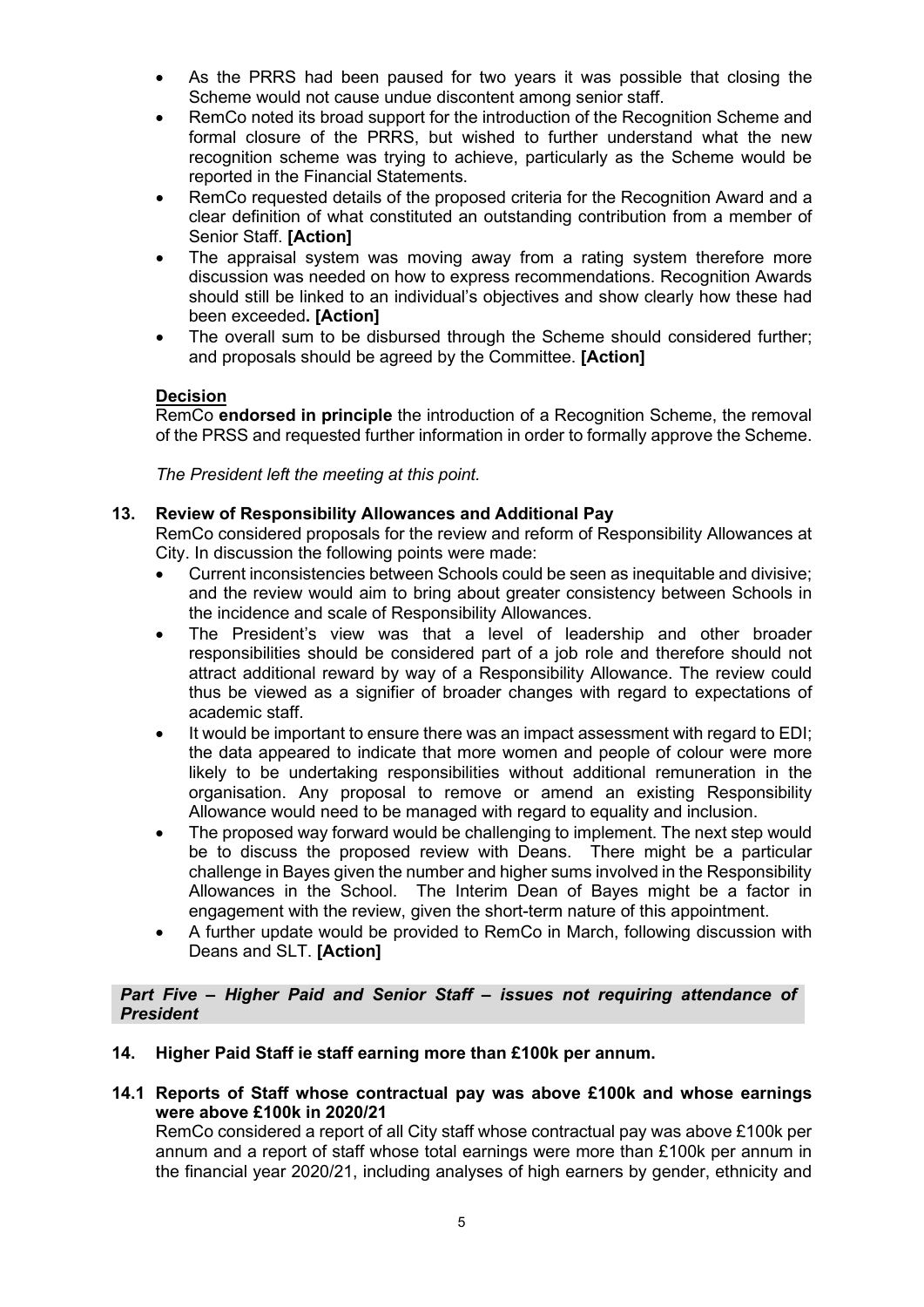grade for each School and Service, and analyses of pay ranges by gender and ethnicity which showed some positive movement throughout the institution. In discussion the following points were noted:

- Recruitment to Bayes Business School did not appear to have been impacted by the decision to change its name. This could be the 'London' factor, lower movement due to the changes to the Research Excellence Framework and the portability of research outputs, but also because the Business School Remuneration Framework now reflected salary market conditions with key competitors in the UK.
- There were however some recruitment issues for the Faculty of Finance where staff at lecturer level were in demand and therefore attracted high salaries.
- City continued to press recruitment consultants for a diverse range of candidates for posts and maintain a focus on diversity with appointment panels.
- The format of the report would be reviewed as it was not clear that there was a need for so much personal data to be reported to RemCo. The HR Director would consider how best to present the information to provide RemCo with the assurance it required and bring a recommendation for change. **[Action]**

#### **14.2 Appointments and Departures**

RemCo noted two appointments and the departure of eight members of staff within its remit for the period between 12<sup>th</sup> June and 30<sup>th</sup> September 2021.

*This item is continued in Section B of the minutes, Closed Business.* 

#### **14.3 Approvals by Circulation**

RemCo noted its approvals by circulation for the period between  $12<sup>th</sup>$  June and  $18<sup>th</sup>$ October 2021 for four members of staff plus a recognition payment for all staff within its remit which was paid in July 2021.

*This item is continued in Section B of the minutes, Closed Business.* 

#### **14.4 Recommendations for Approval**

## Bayes Business School

RemCo re-considered two proposals for adjustments to remuneration for two members of academic staff in Bayes Business School, first considered in June. In discussion the following points were noted:

- Further advice received from the External Advisor with regard to the re-zoning for one member of staff had provided objective commentary on the appropriate zone. Also, the proposal to pay a Responsibility Allowance to a member of staff constituted an exceptional case.
- Proposals should not, however, generally come back to the committee for further consideration; and the HR Director should advise senior colleagues accordingly. **[Action]**
- In future there was a case for RemCo approval of all cases for Responsibility Allowances to be time-limited and subject to the outcomes of the Review of Responsibility Allowances at institutional level, whichever is earlier.

#### **Decisions**

RemCo **approved** the business cases for an adjustment in base pay following a review of subject discipline zoning and the extension of the duration of a Responsibility Allowance on a time-limited basis, subject to the Review of Responsibility Allowances.

*This item is continued in Section B of the minutes, Closed Business.*

#### **14.5 Additional Cases and Exceptional Requests**

RemCo considered two additional business cases, firstly for a severance arrangement and secondly a business case for the appointment and salary for the preferred candidate for the position of Chief Operating Officer.